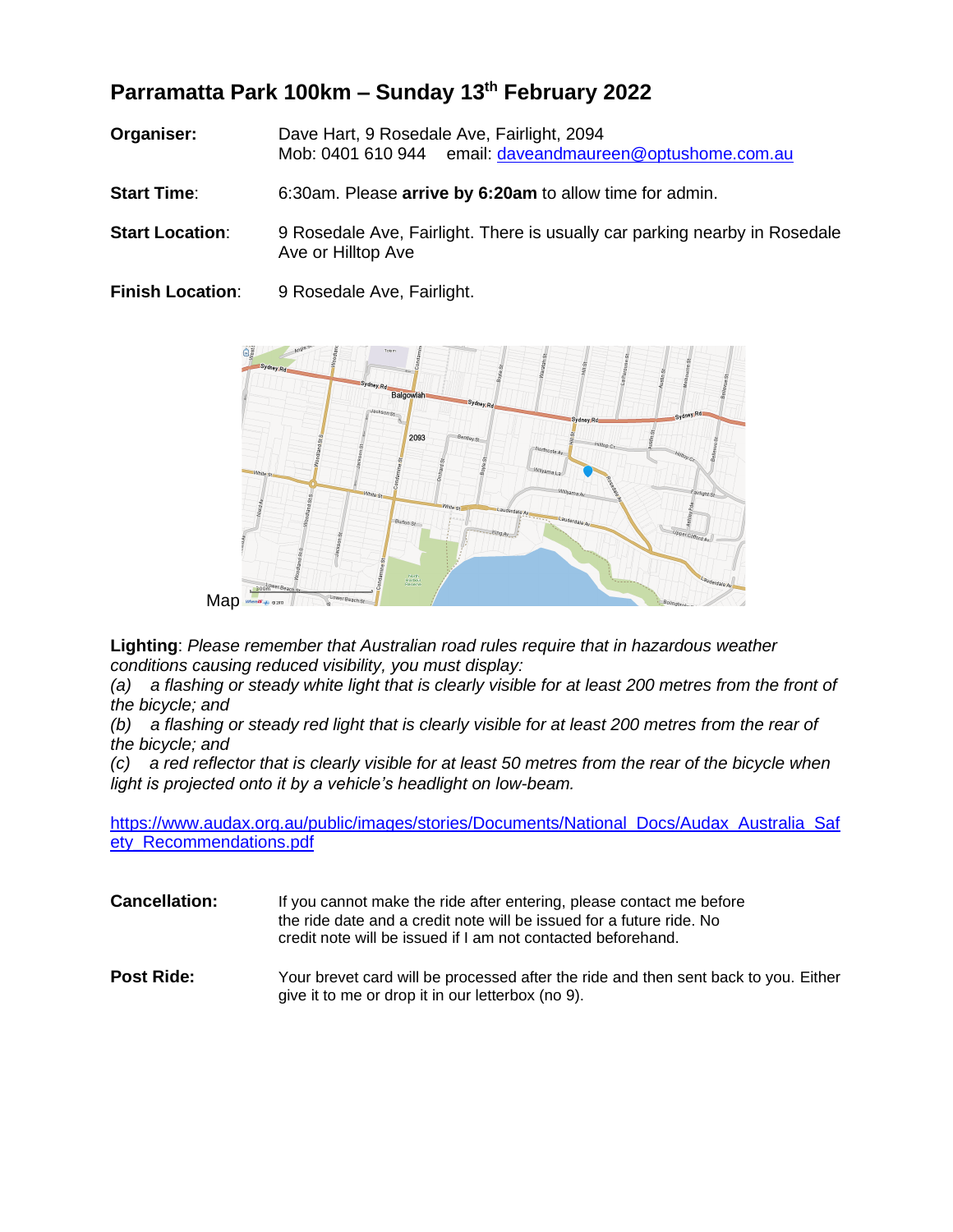## **Parramatta Park 100km**

| <b>Control Locations:</b> Parramatta – 59km |                   |  |
|---------------------------------------------|-------------------|--|
|                                             | Fairlight - 103km |  |

**Route Map**: The route is mapped on Ride with GPS: <https://ridewithgps.com/routes/20782930>

**Food/water:** This ride is unsupported, but food and water are readily available along the route and at the control locations.



Parramatta Park 100km

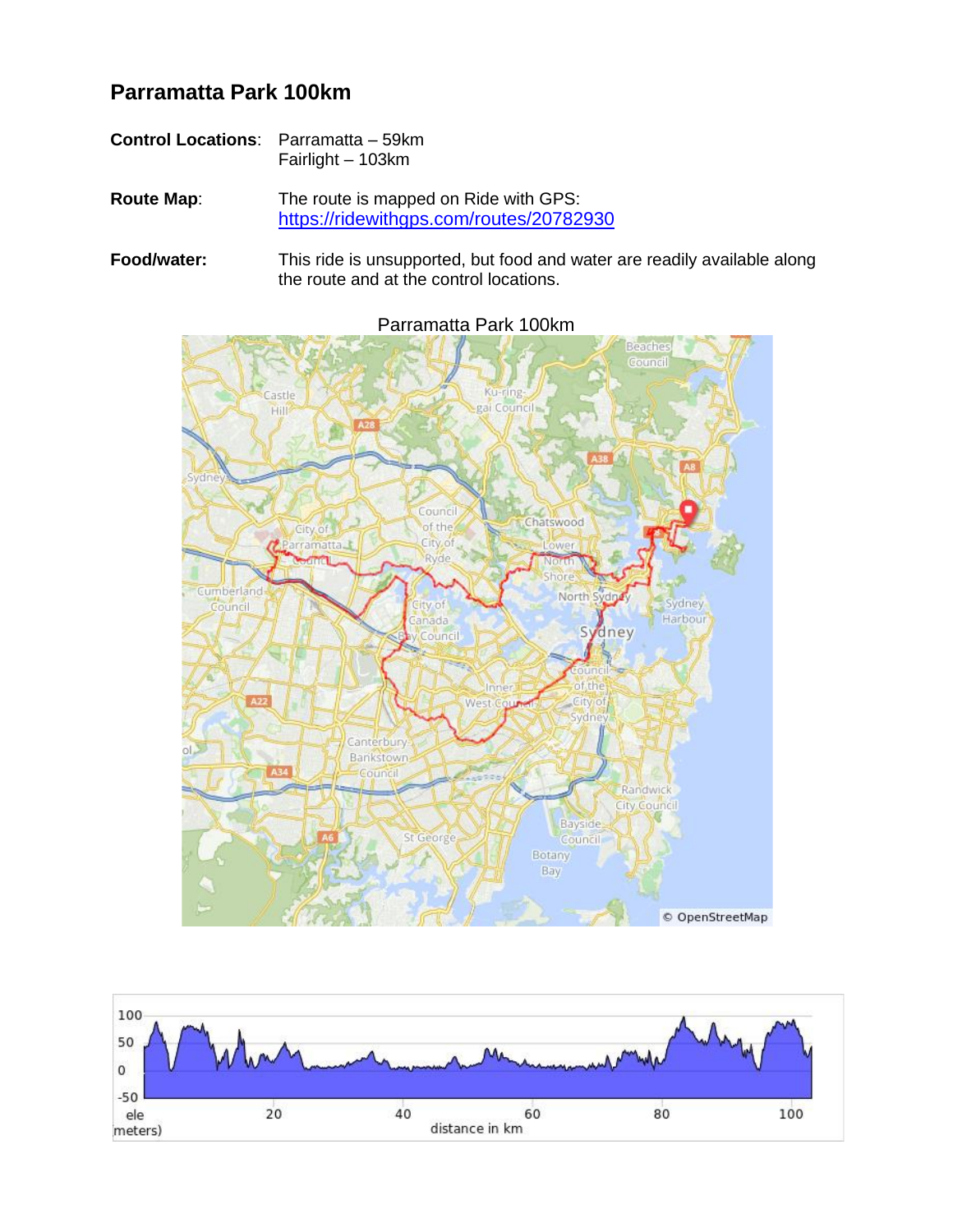## Parramatta Park 100km

| Leg | <b>Total</b> | <b>Notes</b>                     |
|-----|--------------|----------------------------------|
|     | 0.1          | R Hill St                        |
| 0.1 | 0.2          | L Sydney Rd                      |
| 0.9 | 1.1          | L Seaview St                     |
| 0.5 | 1.5          | R Upper Beach St                 |
| 0.3 | 1.9          | L Maretimo St                    |
| 0.0 | 1.9          | <b>RB2</b> Ethel St              |
| 0.5 | 2.4          | RB1 Ponsonby Pde                 |
| 0.4 | 2.7          | L Panorama Pde                   |
| 0.1 | 2.8          | CO Edgecliffe Esp                |
| 0.4 | 3.2          | L Battle Blvd                    |
| 0.1 | 3.3          | L stay on Battle Blvd            |
| 0.4 | 3.7          | R Battle Blvd                    |
| 0.1 | 3.8          | CO bridge shared path            |
| 0.3 | 4.1          | Sharp R follow path under bridge |
| 0.4 | 4.6          | L Parriwi Rd                     |
| 1.3 | 5.9          | L Spit Rd footpath               |
| 0.2 | 6.1          | L Stanton Rd                     |
| 0.2 | 6.3          | R Moruben Rd                     |
| 0.7 | 6.9          | R Mandolong Rd                   |
| 0.1 | 7.0          | L Melaleuca Ln                   |
| 0.1 | 7.1          | CO Ritchie Ln                    |
| 0.1 | 7.2          | R Almora St                      |
| 0.1 | 7.3          | L Military Rd                    |
| 0.2 | 7.5          | R Belmont Rd                     |
| 0.9 | 8.4          | <b>RB1 Bardwell Rd</b>           |
| 0.2 | 8.6          | RB3 Cabramatta Rd                |
| 0.4 | 9.0          | L Spofforth St                   |
| 0.5 | 9.5          | R Rangers Rd                     |
| 0.3 | 9.7          | L Murdoch St                     |
| 0.3 | 10.1         | RB2 Bannerman St                 |
| 0.3 | 10.4         | L Shellcove Rd                   |
| 0.0 | 10.5         | <b>CO Harriette St</b>           |
| 0.2 | 10.6         | L Wycombe Rd                     |
| 0.2 | 10.8         | R Kurraba Rd                     |
| 0.8 | 11.6         | L Clark Rd                       |
| 0.9 | 12.6         | R Burton St                      |
| 0.1 | 12.7         | L Bridge Stairs                  |
| 1.6 | 14.3         | L Upper Fort St                  |
| 0.2 | 14.4         | L                                |
| 0.3 | 14.7         | L Kent Street Cycleway           |
| 0.0 | 14.7         | L Kent St                        |
| 0.4 | 15.2         | CO Kent St Cycleway              |
| 0.2 | 15.4         | R King St Cycleway               |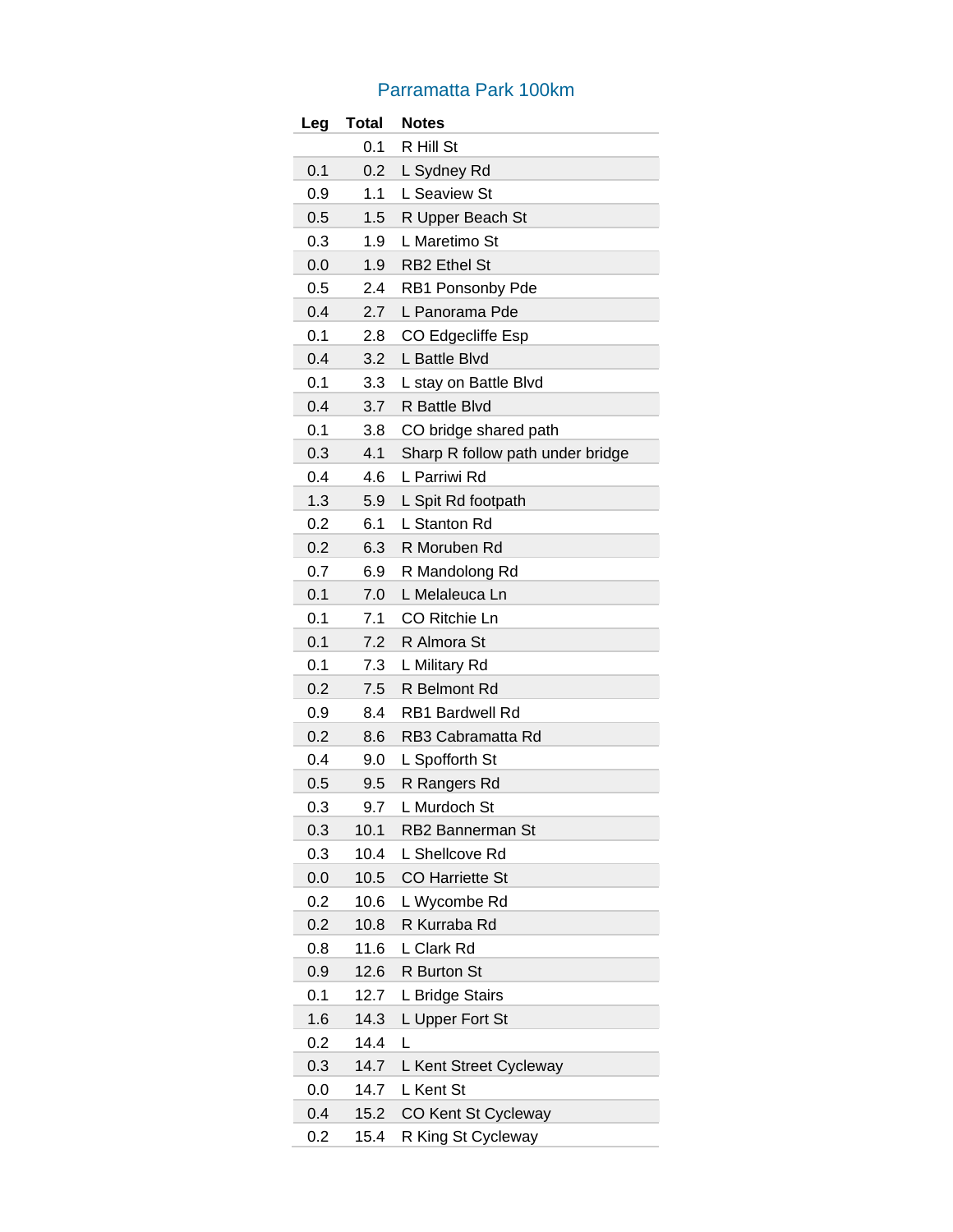| 0.1 | 15.5 | CO shared path           |
|-----|------|--------------------------|
| 0.7 | 16.3 | L Murray St              |
| 0.0 | 16.3 | R Pyrmont Bridge Rd      |
| 3.2 | 19.4 | R Parramatta Rd          |
| 0.2 | 19.6 | L Bridge Rd              |
| 0.4 | 20.0 | RB2 Salisbury Rd         |
| 0.7 | 20.8 | R Douglas St             |
| 0.1 | 20.8 | L Gordon Cres            |
| 0.4 | 21.2 | L cycle path             |
| 0.2 | 21.4 | L Crystal St             |
| 0.3 | 21.7 | R New Canterbury Rd      |
| 0.7 | 22.4 | L Wardell Rd             |
| 2.6 | 25.0 | R Lang Rd                |
| 0.1 | 25.1 | CO bridge                |
| 0.1 | 25.2 | L                        |
| 2.1 | 27.3 | L Charles St             |
| 0.0 | 27.3 | L Cycleway               |
| 2.4 | 29.7 | X Burwood Rd to Cycleway |
| 0.6 | 30.3 | R Lees Ave               |
| 0.0 | 30.4 | L Cycleway               |
| 0.2 | 30.6 | L Walsh Ave              |
| 0.2 | 30.8 | L Cycleway               |
| 3.6 | 34.4 | R Melville Rd            |
| 0.3 | 34.7 | L Newton Rd              |
| 0.3 | 35.0 | L Barker Rd              |
| 0.0 | 35.1 | L around wall            |
| 0.2 | 35.2 | L Mitchell Rd            |
| 0.5 | 35.8 | R Arthur St              |
| 0.1 | 35.9 | L Hampstead Rd           |
| 0.1 | 36.0 | R cycle path             |
| 0.6 | 36.6 | L Bates St               |
| 0.1 | 36.7 | R The Crescent           |
| 0.3 | 37.0 | RB1 Bridge Road          |
| 0.3 | 37.3 | X Parramatta Rd          |
| 0.0 | 37.3 | <b>CO Hillcrest St</b>   |
| 0.1 | 37.4 | L Park Rd                |
| 0.1 | 37.5 | R bridge                 |
| 0.1 | 37.6 | R Pomeroy St             |
| 0.4 | 38.0 | L Powells Ck cycle path  |
| 0.7 | 38.7 | R bridge then L          |
| 0.6 | 39.3 | L Victoria Ave           |
| 0.1 | 39.4 | R                        |
| 0.0 | 39.4 | R                        |
| 1.3 | 40.7 | L                        |
| 0.2 | 40.9 | L                        |
|     |      |                          |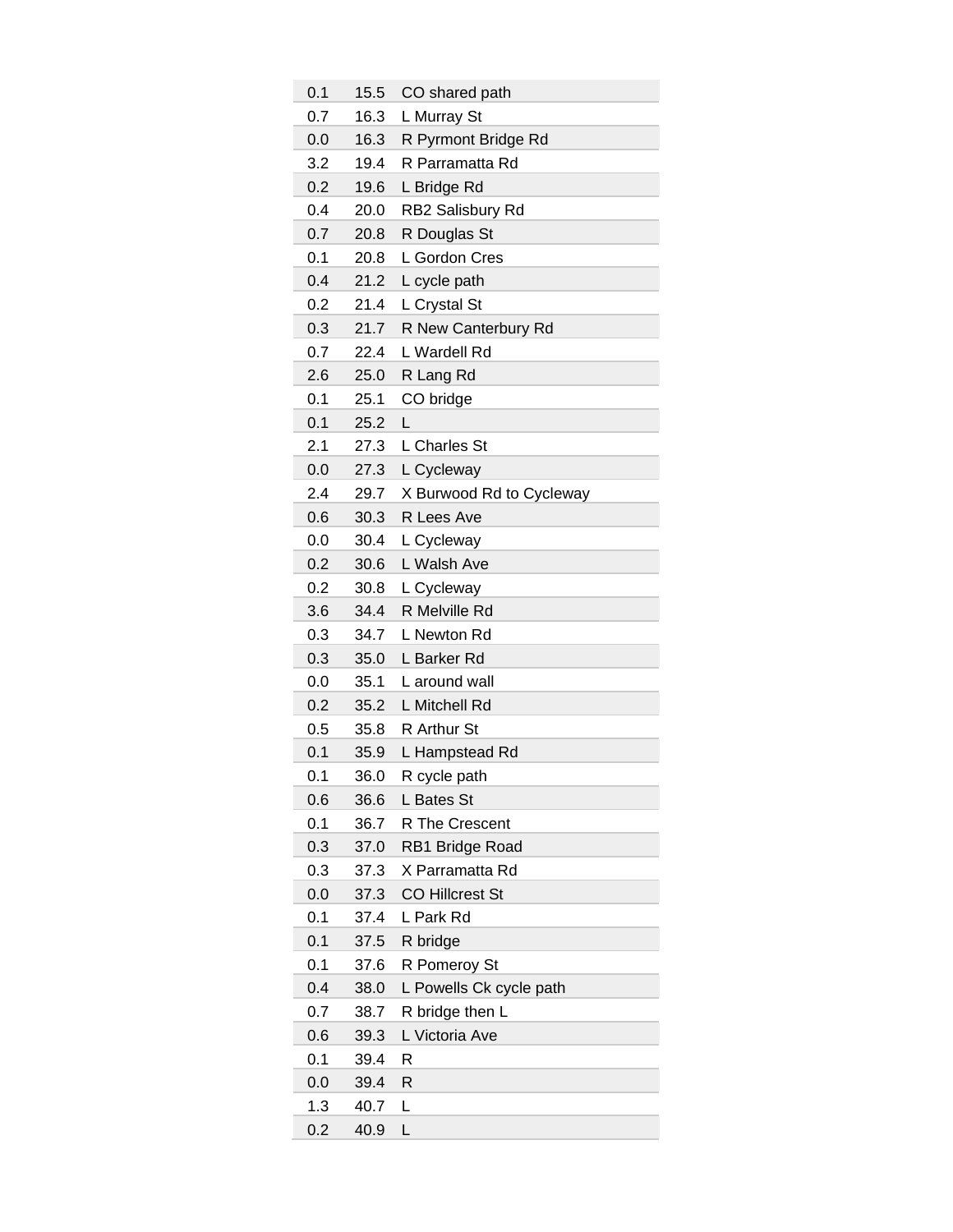| 0.8 | 41.7 | R path just beyond bridge         |
|-----|------|-----------------------------------|
| 0.1 | 41.8 | R Bennelong Bridge                |
| 0.7 | 42.5 | CO Footbridge Blvd                |
| 0.1 | 42.6 | X Hill Rd to cycle path           |
| 0.0 | 42.7 | L                                 |
| 1.0 | 43.7 | CO Louise Sauvage Pathway         |
| 1.9 | 45.6 | (L then) R Louise Sauvage Pathway |
| 0.2 | 45.7 | R Louise Sauvage Pathway          |
| 1.1 | 46.8 | CO Adderley St E                  |
| 0.4 | 47.2 | X Silverwater Rd at lights        |
| 0.1 | 47.3 | CO Adderley St W                  |
| 1.4 | 48.7 | CO Duck R cycleway                |
| 0.7 | 49.4 | L Martha St                       |
| 0.4 | 49.8 | R Cycleway                        |
| 3.2 | 53.0 | L                                 |
| 0.0 | 53.0 | L                                 |
| 0.0 | 53.0 | L bridge                          |
| 0.1 | 53.1 | R Auburn St                       |
| 0.0 | 53.2 | L Franklin St                     |
| 0.3 | 53.5 | X Lansdowne St to path            |
| 0.1 | 53.6 | R Banks St                        |
| 0.2 | 53.8 | L Steele St                       |
| 0.2 | 54.0 | R O'Reilly St                     |
| 0.2 | 54.2 | L Pitt St                         |
| 0.6 | 54.9 | L park entry                      |
| 2.8 | 57.6 | L bridge                          |
| 0.1 | 57.7 | R                                 |
| 0.6 | 58.3 | L                                 |
| 0.0 | 58.3 | R Marsden St                      |
| 0.2 | 58.5 | L Phillip St                      |
| 0.1 | 58.8 | L Dirrabarri Ln                   |
| 0.0 | 58.9 | CP: River Cafe                    |
| 0.1 | 58.9 | R Riverside Walk                  |
| 0.5 | 59.4 | L Riverside Walk                  |
| 0.0 | 59.4 | L cross weir                      |
| 0.0 | 59.4 | R Escarpment Boardwalk            |
| 0.5 | 59.9 | CO Parramatta Valley Cycleway     |
| 0.2 | 60.1 | <b>CO Cycleway</b>                |
| 0.9 | 60.9 | CO Cycleway                       |
| 0.9 | 61.8 | R Parramatta Valley Cycleway      |
| 0.9 | 62.7 | CO Cycleway                       |
| 3.5 | 66.2 | R Cycleway                        |
| 0.7 | 66.9 | R Cycleway                        |
| 0.2 | 67.2 | R Wharf Rd                        |
| 0.1 | 67.2 | L Cycleway                        |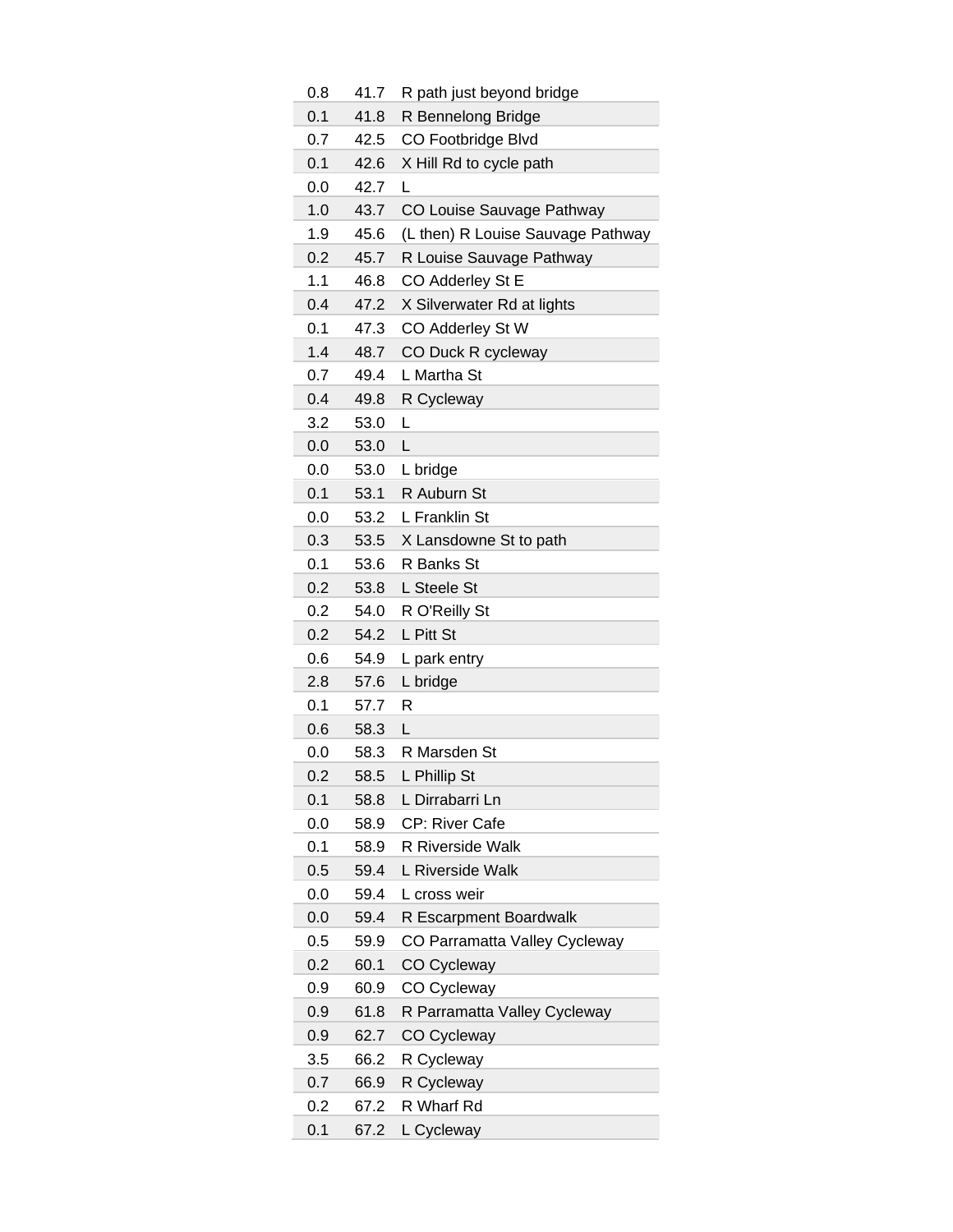| 0.2 | 67.4 | R Lancaster Ave                |
|-----|------|--------------------------------|
| 0.4 | 67.8 | R Cycleway                     |
| 0.1 | 67.9 | R Cycleway                     |
| 1.0 | 68.9 | CO Bowden St                   |
| 0.2 | 69.1 | R Cycleway                     |
| 0.8 | 69.9 | <b>R</b> Waterview St          |
| 1.1 | 71.0 | CO Delange Rd                  |
| 0.3 | 71.3 | R Pellisier Rd                 |
| 0.5 | 71.8 | L Jetty Rd                     |
| 0.1 | 72.0 | R shared path                  |
| 0.7 | 72.7 | R Morrison Rd                  |
| 1.4 | 74.1 | <b>RB2 Meriton St</b>          |
| 0.3 | 74.3 | RB1 Ashburn Place              |
| 0.5 | 74.9 | R Punt Rd                      |
| 0.1 | 74.9 | L Plunkett St (hospital entry) |
| 0.2 | 75.1 | R                              |
| 0.2 | 75.3 | L Norton Manning Drive         |
| 0.2 | 75.6 | L then R                       |
| 0.3 | 75.9 | R Crown St                     |
| 0.0 | 75.9 | L cycle path                   |
| 0.4 | 76.3 | R Huntleys Point Rd            |
| 0.2 | 76.5 | RB1 Huntleys Point Rd          |
| 0.7 | 77.2 | L path                         |
| 0.5 | 77.6 | CO path                        |
| 0.1 | 77.7 | L Durham St                    |
| 0.1 | 77.9 | CO Reiby Rd CARE!              |
| 0.4 | 78.3 | L path                         |
| 0.4 | 78.6 | X road to shared footpath      |
| 0.0 | 78.7 | CO footpath 700m               |
| 0.7 | 79.3 | R                              |
| 0.1 | 79.4 | L path                         |
| 0.4 | 79.8 | L Kooyong Rd                   |
| 0.1 | 80.0 | R Kooyong Rd                   |
| 0.0 | 80.0 | L Riverview St                 |
| 0.6 | 80.6 | L College Rd S                 |
| 0.1 | 80.8 | <b>CO Sofala Ave</b>           |
| 0.5 | 81.3 | L Tambourine Bay Rd            |
| 0.7 | 82.0 | <b>RB2 Sutherland St</b>       |
| 0.1 | 82.1 | R Coxs Ln                      |
| 0.3 | 82.4 | R cycleway                     |
| 2.4 | 84.8 | <b>CO Chelmsford Ave</b>       |
| 0.6 | 85.5 | L path through arch            |
| 1.0 | 86.5 | CO Dawson St                   |
| 0.2 | 86.6 | R West St                      |
| 0.2 | 86.9 | CO Quarry St path              |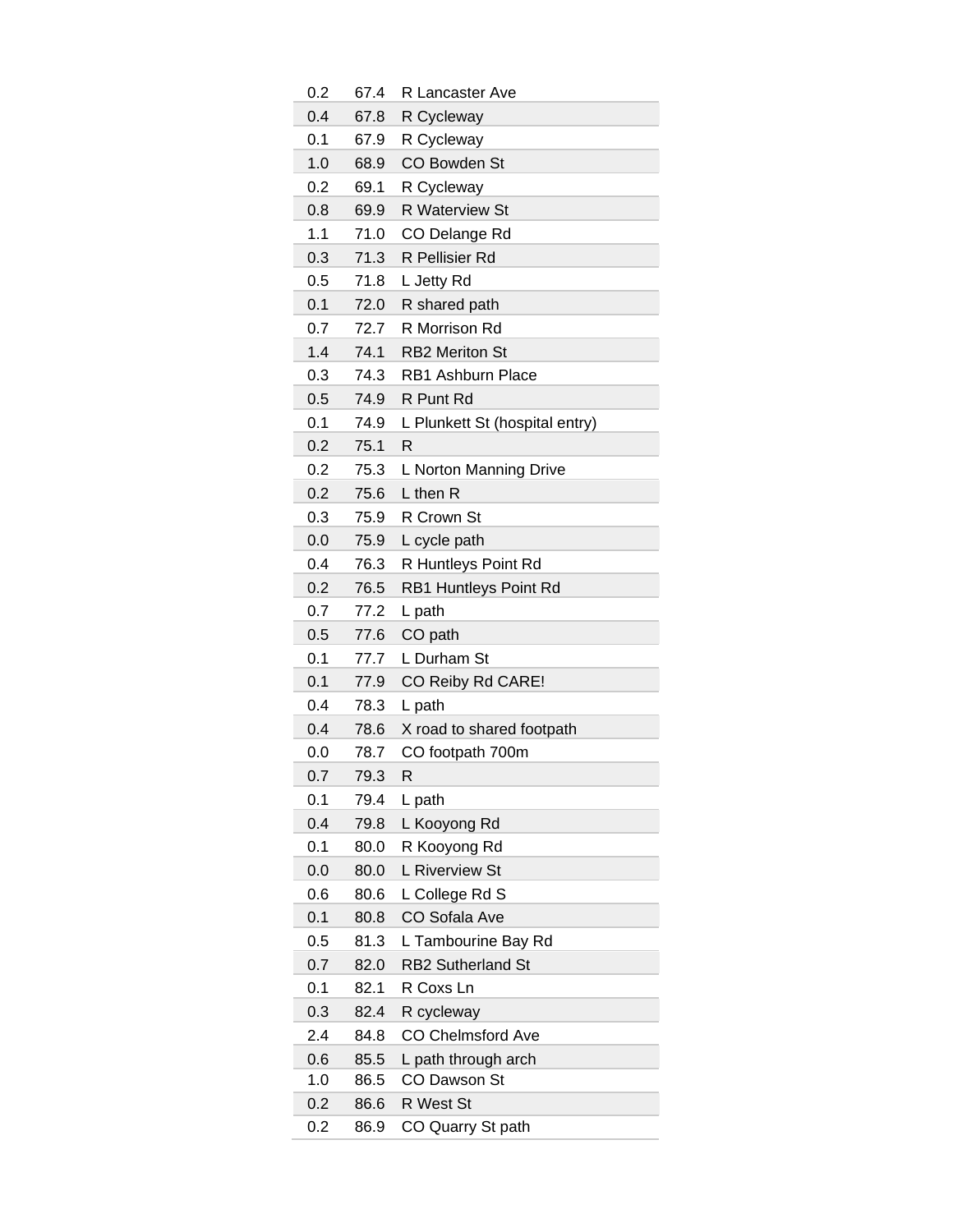| 0.1 | 87.0  | CO Hamilton Ln                 |
|-----|-------|--------------------------------|
| 0.2 | 87.2  | L Palmer St                    |
| 0.2 | 87.4  | R West St                      |
| 0.2 | 87.6  | L Amherst St                   |
| 0.7 | 88.3  | RB2 Cammeray Rd                |
| 0.4 | 88.8  | R Grafton St                   |
| 0.3 | 89.0  | CO Earle St                    |
| 0.3 | 89.3  | R Young St                     |
| 0.2 | 89.5  | L Grasmere Rd                  |
| 0.1 | 89.6  | L Benelong Rd                  |
| 0.2 | 89.8  | CO Brightmore St               |
| 0.3 | 90.0  | R Benelong Rd                  |
| 0.0 | 90.1  | L Brightmore St                |
| 0.1 | 90.2  | L Tobruk Ave                   |
| 0.5 | 90.7  | R Samora Ave                   |
| 0.1 | 90.7  | L Ryries Pde                   |
| 0.2 | 90.9  | R Lodge Rd                     |
| 0.1 | 91.0  | L path to Ellalong Rd          |
| 0.3 | 91.3  | R Wyong Rd                     |
| 0.7 | 92.0  | L path to Killarney St         |
| 0.0 | 92.0  | L Glen St                      |
| 0.2 | 92.2  | R Bay St                       |
| 1.3 | 93.4  | CO Beauty Point Rd             |
| 0.3 | 93.7  | Slight L Pearl Bay Ave         |
| 0.2 | 93.9  | L path                         |
| 0.9 | 94.8  | L bridge shared footpath       |
| 0.5 | 95.3  | L Battle Bvd                   |
| 0.4 | 95.7  | R Palmerston Pce               |
| 0.3 | 95.9  | <b>Slight R Palmerston Pce</b> |
| 0.1 | 96.0  | CO Ponsonby Pde                |
| 0.4 | 96.5  | L Sydney Rd                    |
| 0.2 | 96.6  | <b>RB3 Ethel St</b>            |
| 0.3 | 97.0  | R Plant St                     |
| 0.2 | 97.2  | R Maretimo St                  |
| 0.1 | 97.3  | CO New St W                    |
| 0.2 | 97.7  | R Beatrice St                  |
| 0.4 | 98.2  | L Ernest St                    |
| 0.2 | 98.3  | R Lewis St                     |
| 0.3 | 98.4  | L Abbott St                    |
| 0.2 | 98.6  | R Bareena Dr                   |
| 0.7 | 99.4  | CO Dobroyd Scenic Dr           |
| 0.8 | 100.2 | CO Bareena Dr                  |
| 0.5 | 100.7 | R Woodland St S                |
| 1.2 | 102.0 | RB3 White St                   |
| 0.4 | 102.4 | <b>CO Lauderdale Ave</b>       |